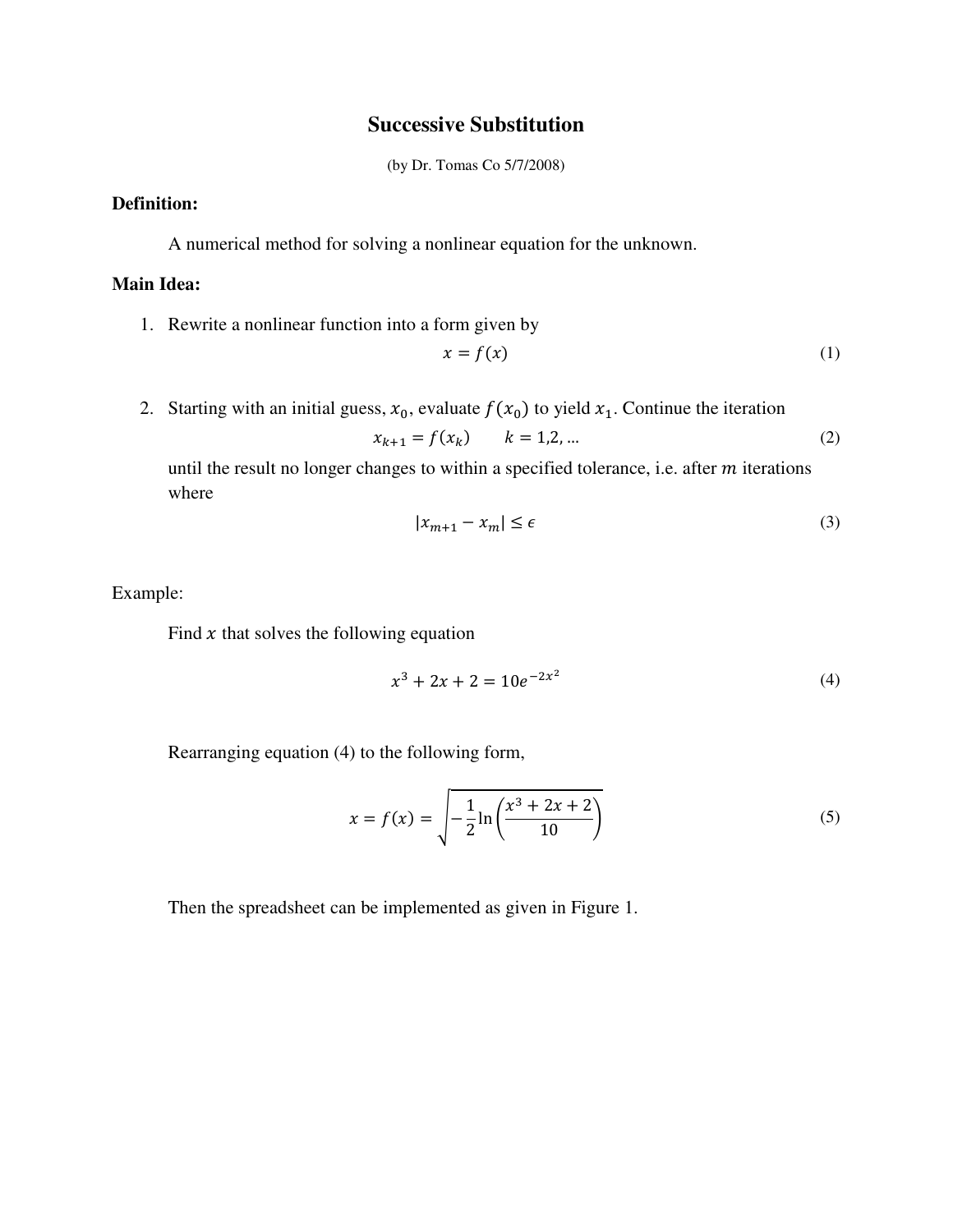

Figure 1. Solution using successive substitution.

## **Remarks:**

1. The convergence is highly dependent on how ones defines  $f(x)$ . For instance, if we rearranged equation (4) to be

$$
x = f(x) = \frac{1}{2} \left( 10e^{-2x^2} - (x^3 + 2) \right)
$$
 (6)

then the method will diverge.